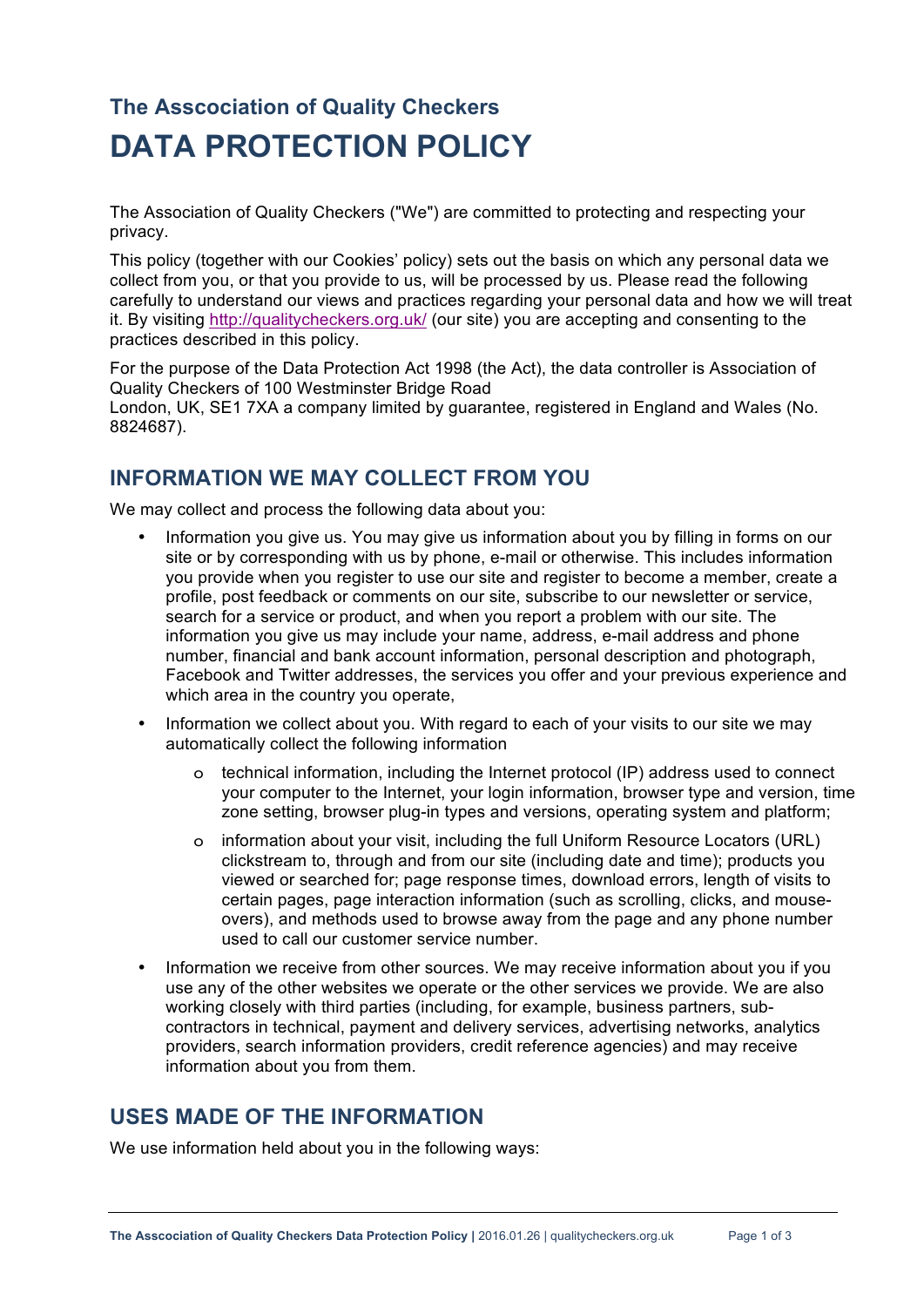- Information you give to us. We will use this information:
	- o to carry out our obligations arising from any contracts entered into between you and us and to provide you with the information, products and services that you request from us;
	- o to provide you with information about other goods and services we offer that are similar to those that you have already purchased or enquired about;
	- o to provide you, or permit selected third parties to provide you, with information about goods or services we feel may interest you. If you are an existing customer, we will only contact you by electronic means (e-mail or SMS) with information about goods and services similar to those which were the subject of a previous sale or negotiations of a sale to you. If you are a new customer, and where we permit selected third parties to use your data, we (or they) will contact you by electronic means only if you have consented to this. If you do not want us to use your data in this way, or to pass your details on to third parties for marketing purposes, please tick the relevant box situated on the form on which we collect your data (the registration form);
	- o to notify you about changes to our service;
	- o to ensure that content from our site is presented in the most effective manner for you and for your computer.
- Information we collect about you. We will use this information:
	- o to administer our site and for internal operations, including troubleshooting, data analysis, testing, research, statistical and survey purposes;
	- o to improve our site to ensure that content is presented in the most effective manner for you and for your computer;
	- o to allow you to participate in interactive features of our service, when you choose to do so;
	- o as part of our efforts to keep our site safe and secure;
	- o to measure or understand the effectiveness of advertising we serve to you and others, and to deliver relevant advertising to you;

## **DISCLOSURE OF YOUR INFORMATION**

We may share your personal information with any member of our group, which means our subsidiaries, our ultimate holding company and its subsidiaries, as defined in section 1159 of the UK Companies Act 2006.

We may share your information with selected third parties including

- Business partners, suppliers and sub-contractors for the performance of any contract we enter into with you
- Analytics and search engine providers that assist us in the improvement and optimisation of our site.

We may disclose your personal information to third parties:

- In the event that we sell or buy any business or assets, in which case we may disclose your personal data to the prospective seller or buyer of such business or assets.
- If the Association of Quality Checkers or substantially all of its assets are acquired by a third party, in which case personal data held by it about its customers will be one of the transferred assets.
- If we are under a duty to disclose or share your personal data in order to comply with any legal obligation and other agreements; or to protect the rights, property, or safety of the